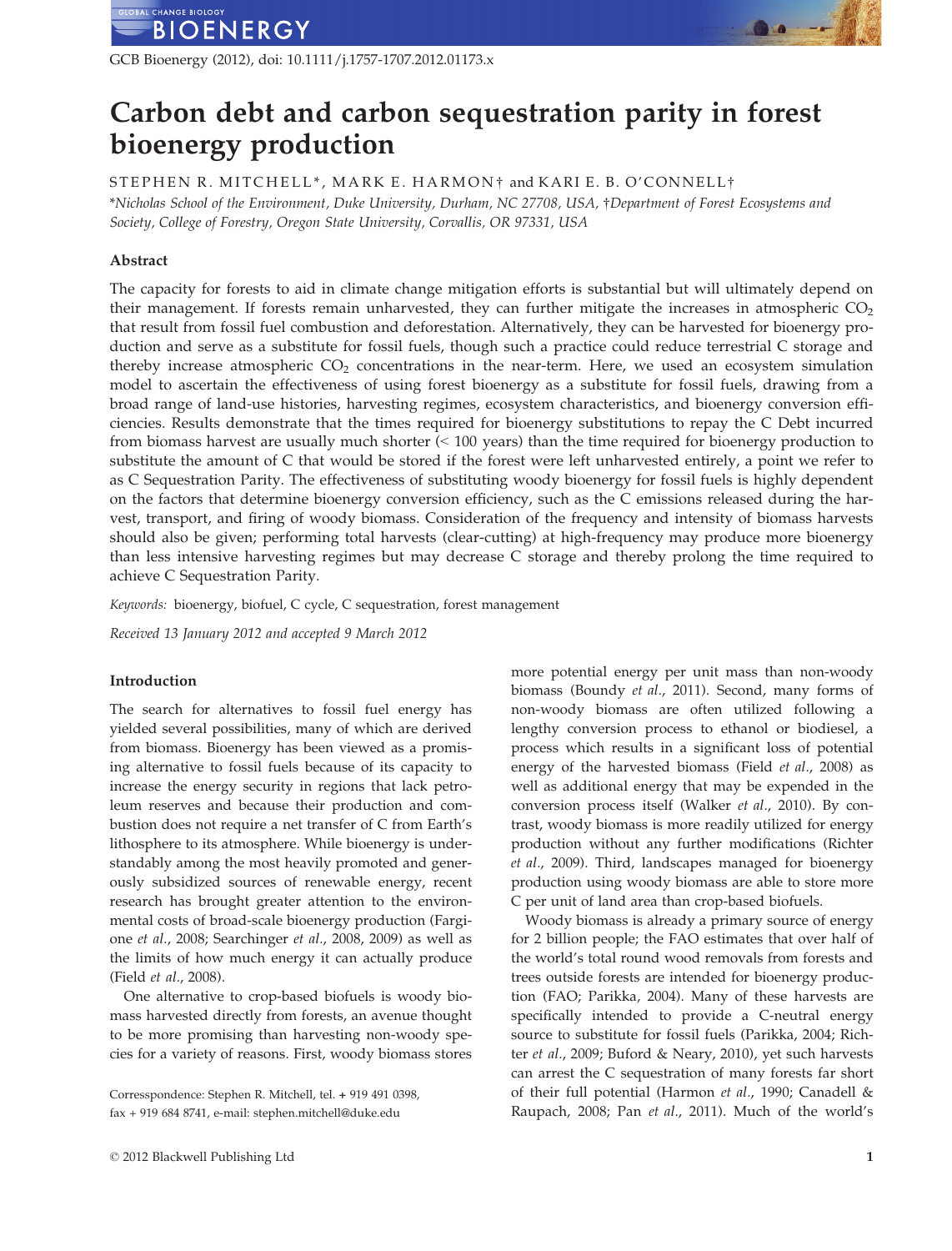# 2 S. R. MITCHELL et al.

forested land area stores far less C than it potentially could (House et al., 2002; Canadell & Raupach, 2008), and foregoing future harvest/s could provide a more rapid amelioration of atmospheric  $CO<sub>2</sub>$  then bioenergy production. A recent study conducted in US West Coast forests examined the C storage/bioenergy production trade-offs of many ecosystems and found that the current C sink for most ecosystems is so strong that it cannot be matched or exceeded through substitution of fossil fuels by forest bioenergy over the next 20 years. However, due to its reliance on existing field data instead of simulation models, it could not extrapolate these results beyond the 20-year period (Hudiburg et al., 2011). Another recent study that addressed these tradeoffs is the so-called 'Manomet' study, which modeled bioenergy production systems for different forest types in Massachusetts and found that utilizing forests for bioenergy production reduces C storage without providing an equitable substitution in the near-term (Walker et al., 2010). However, the approach taken by the 'Manomet' study dealt short-term repayment in C Debts at the stand level, while our approach focuses on the C Debt that is incurred as a result harvesting forests for bioenergy production over the long-term at the landscape level. We provide further description of our concept of C Debt sensu Fargione et al. (2008) by contrasting it with what we refer to as the C Sequestration Parity, which we outline in the discussion below.

## Carbon debt

Compared to fossil fuels, woody biomass yields a lower amount of energy per unit mass of C emitted. Since biomass harvesting reduces C storage but does not produce the same amount of energy that would be obtained from an equal amount of C emissions from fossil fuel combustion, recouping losses in C storage through bioenergy production may require many years. We refer to this recoupment as the C Debt Repayment, calculated as the change in C storage resulting from bioenergy harvests and associated C substitution, demonstrated in Fig. 1. A mathematical representation is given below in Eqn (1), where  $C_{\text{storage}(t)}^{\text{m}}$  is the amount of C stored in a managed forest at time t,  $C_{\text{storage}(0)}^{\text{m}}$  is the amount of C stored in a managed forest at  $t = 0$  (before bioenergy harvests have begun), and  $C_{\text{harvest}(t)}^{\text{m}}$  is the amount of C biomass harvested from a managed forest at time  $t$ , which is multiplied by the bioenergy conversion factor  $\eta_{biomass}$ :

$$
C_{\text{debt}(t)}^{\text{m}} = C_{\text{storage}(t)}^{\text{m}} - C_{\text{storage}(0)}^{\text{m}} - \sum_{t=1}^{n} C_{\text{harvest}(t)}^{\text{m}} \times \eta_{\text{biomass}}
$$
\n(1)



Fig. 1 Conceptual representation of C Debt Repayment vs. the C Sequestration Parity Point. C Debt (Gross) is the difference between the initial C Storage and the C storage of a stand (or landscape) managed for bioenergy production. C Debt (Net) is C Debt  $(Gross) + C$  substitutions resulting from bioenergy production.

#### Carbon sequestration parity

A repayment of the C Debt does not necessarily imply that the forest has been managed for maximal amelioration of atmospheric  $CO<sub>2</sub>$ . If a forest is managed for the production of bioenergy to substitute for traditional fossil fuel energy as part of an effort to ameliorate atmospheric  $CO<sub>2</sub>$  concentrations, such a strategy should be gauged by the climate change mitigation benefits that would accrue by simply leaving the forest unharvested. Ascertaining the point at which a given strategy provides the maximal amount of climate change mitigation benefits requires accounting for the amount of biomass harvested from a forest under a given management regime, the amount of C stored under a given management regime, and the amount of C that would be stored if the forest were to remain unharvested (Schlamadinger & Marland, 1996a,b,c; Marland & Schlamadinger, 1997; Marland et al., 2007). It is expected that a forest that is continuously managed for bioenergy production will eventually produce enough bioenergy to 'recoup' the associated loss in C storage (the so-called carbon debt) through the substitution of bioenergy for fossil fuel energy. However, the ultimate effectiveness of this strategy should be determined by the amount of time required for the sum of the total ecosystem C storage and bioenergy C substitution to exceed the amount of C that would be stored if that same forest were to remain unharvested (Fig. 1). We refer to this difference as the C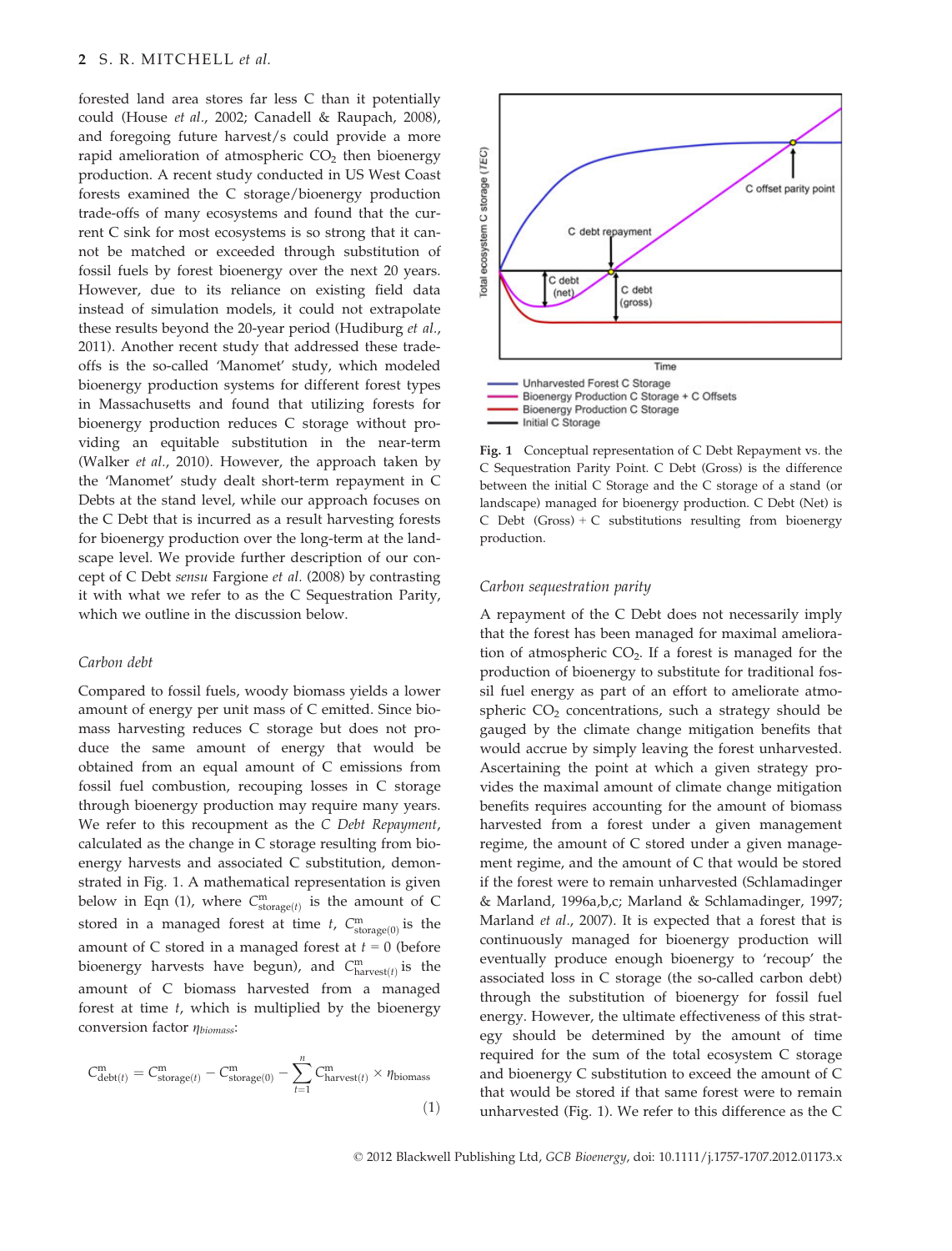sequestration differential  $(C_{\text{differential}(t)}^m)$ , illustrated in Eqn (2) below:

$$
C_{\text{differential}(t)}^{\text{m}} = C_{\text{storage}(t)}^{\text{u}} - C_{\text{storage}(t)}^{\text{m}} - \sum_{t=1}^{n} C_{\text{harvest}(t)}^{\text{m}}
$$

$$
\times \eta_{\text{biomass}}
$$
(2)

where  $C_{\text{storage}(t)}^{\text{u}}$  is the amount of C stored in an *unman-*<br>aged forest at time t. We refer to the crossing of this aged forest at time  $t$ . We refer to the crossing of this threshold as the point of C Sequestration Parity. Thus, we make a distinction between the amount of time required for the bioenergy production system to recoup any reductions in C storage resulting from bioenergy production (C Debt repayment) and the amount of time required for the bioenergy production system to equal the C than would be stored if the forest were to remain unharvested (C Sequestration Parity Point), as the latter represents a more ambitious climate change mitigation strategy (Fig. 1).

## Materials and methods

We simulated the growth and harvest of woody biomass using a significantly updated version of the ecosystem simulation model LANDCARB (Harmon, 2012). LANDCARB is a landscape-level ecosystem process model that can simulate a full spectrum of potential harvesting regimes while tracking the amount of material harvested, allowing one to simulate ecosystem C storage while tracking the amount of fossil fuel C that could be substituted by using harvested materials as biomass fuels. LANDCARB integrates climate-driven growth and decomposition processes with species-specific rates of senescence and mortality while incorporating the dynamics of interand intra-specific competition that characterize forest gap dynamics. Inter- and intra-specific competition dynamics are accounted for by modeling species-specific responses to solar radiation as a function of each species' light compensation point and assuming light is delineated through foliage following a Beer-Lambert function. By incorporating these dynamics the model simulates successional changes as one life-form replaces another, thereby representing the associated changes in ecosystem processes that result from species-specific rates of growth, senescence, mortality, and decomposition.

LANDCARB represents stands on a cell-by-cell basis, with the aggregated matrix of stand cells representing an entire landscape. Each cell in LANDCARB simulates a number of cohorts that represent different episodes of disturbance and colonization within a stand. Each cohort contains up to four layers of vegetation (upper tree layer, lower tree layer, shrub, and herb) that each have up to seven live pools, eight dead pools, and three stable pools. For example, the upper and lower tree layers are comprised of seven live pools: foliage, fine-roots, branches, sapwood, heartwood, coarse-roots, and heart-rot, all of which are transferred to the appropriate dead pool following mortality. Dead sapwood and dead heartwood can be either standing or downed to account for the different microclimates of these positions. Dead pools in a cell can potentially contribute material to three, relatively decay-resistant, stable C pools: stable foliage, stable wood, and stable soil. There are also two pools representing charcoal (surface and buried).

Our modeling approach with LANDCARB was designed to account for a broad range of ecosystem characteristics and initial landscape conditions of a forest, both of which are influential in determining rate of C debt repayment and the time required for C sequestration parity. Forests with high productivity can generate fossil fuel substitutions more rapidly than forests with low productivity. Conversely, forests with highlongevity biomass raise the C storage of the ecosystem (Olson, 1963), which has implications for C debt and C sequestration parity. Furthermore, forests can contain a wide range of C stores even within a fixed range of productivity and C longevity (i.e., lower rates of mortality and decomposition; Smithwick et al., 2007), yet we know of no study to date that has examined the impact of forest productivity and biomass longevity on C Debt repayment or C Sequestration Parity. Furthermore, we know of no previous study that examines a sufficiently large range of forest management strategies and land-use histories to ascertain exactly what sort of situation/s might provide for an efficient utilization of forest biomass for bioenergy production.

To provide a more comprehensive evaluation of the effectiveness of utilizing forest bioenergy as a substitute for fossil fuels, we performed our analysis across a wide range of ecosystem properties by simulating three levels of forest growth and three levels of biomass longevity, resulting in nine distinct ecosystems (Table 1). Levels of longevity were drawn from published rates of bole growth efficiency, mortality, and decomposition (growth and biomass Harmon et al., 2005). The upper and lower bounds of these parameters were intended to cover the range of these processes for most of the world's temperate forests. Our parameters are largely drawn from forests of the US Pacific Northwest, but the extreme values of bole growth efficiency, mortality, and decomposition could be considered extreme values of other forests as well, thereby giving our results maximal applicability.

We ran each of our nine simulated ecosystems under four sets of initial landscape conditions: afforesting post-agricultural land (age  $= 0$ ), forest recovering from a severe disturbance (age  $= 0$ ), old-growth forest (age  $> 200$  years), and a forest harvested on a 50-year rotation (mean age ~25 years). Each combination of ecosystem characteristics and land-use history was simulated with seven different management strategies (Table 2), which included one unharvested control group as well as three biomass harvest frequencies (25, 50, 100 years) applied at two different harvest intensities (50% harvest of live stems, 100% harvest of live stems). We assumed that our postagricultural landscape did not have any legacy C storage apart from a small amount of soil C, thus our post-agricultural simulation did not have any spin-up simulation. However, simulations of the other land-use histories all had a 500-year spin-up simulation were run to establish initial live, dead, and soil C stores. Additionally, for the two simulations that were recovering from harvests and prior disturbance (recently disturbed and rotation forest) we tracked the respective C stores from these events. To simulate a landscape that had previously been harvested on a 50-year rotation, we simulated an annual clearcut on 2% of the landscape throughout the 50 years prior to the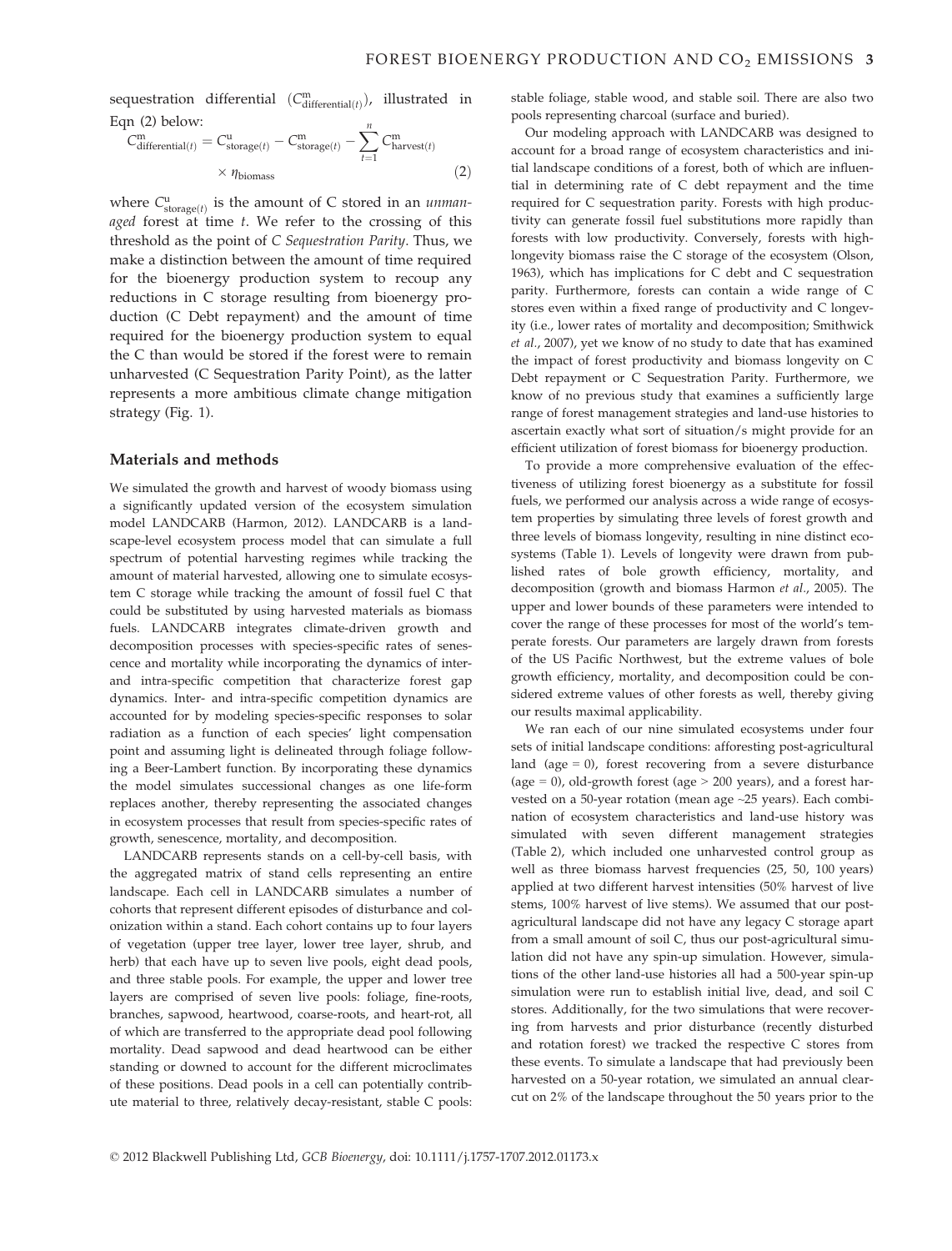# 4 S. R. MITCHELL et al.

Table 1 Table of selected growth, mortality, and decomposition characterstics for each of our nine ecosystems. Classifications G1, G2, and G3 represent increasing growth rates, represented by the Site Index. L1, L2, and L3 represent increasing biomass longevities. The group with the lowest potential C storage had the lowest growth rate (G1) combined with the highest rates of mortality and decomposition that yielded the lowest rates of biomass longevity (L1). The upper and lower bounds of our rates of growth and longevity were intended to cover the range of these processes for most of the world's forests, thereby giving our results maximal applicability. Thus, the group referred to as G1-L1 is the group with the lowest potential C storage, while the group referred to as G3-L3 has the highest potential C storage. Also note that L1 and L3 values represent extreme values of mortality and decomposition, whereas L2 represents a median value, rather than a midpoint between L1 and L3. Mortality $_{MAX}$  is the maximum rate of mortality, while  $k_{\text{Foliage}}$  and  $k_{\text{Heartwood}}$  are decomposition constants for foliage and heartwood. Potential C Storage is the mean amount of C storage of an old-growth stand under these characteristics, as measured over a 500 year interval

| Group   | Bole growth<br>efficiency $+\Delta Mg$ Stem<br>$C/+\Delta Mg$ Leaf C) | Mortality <sub>MAX</sub><br>$(yr^{-1})$ | $k_{\text{Foliage}} (\text{yr}^{-1})$ | $k_{\text{Heartwood}}$ (yr <sup>-1</sup> ) | Potential C storage<br>$(Mg C ha^{-1})$ |
|---------|-----------------------------------------------------------------------|-----------------------------------------|---------------------------------------|--------------------------------------------|-----------------------------------------|
| $G1-L1$ | 0.35                                                                  | 0.03                                    | 0.25                                  | 0.1                                        | 212                                     |
| $G1-L2$ | 0.35                                                                  | 0.02                                    | 0.2                                   | 0.02                                       | 230                                     |
| $G1-L3$ | 0.35                                                                  | 0.01                                    | 0.15                                  | 0.01                                       | 296                                     |
| $G2-L1$ | 0.54                                                                  | 0.03                                    | 0.25                                  | 0.1                                        | 359                                     |
| $G2-L2$ | 0.54                                                                  | 0.02                                    | 0.2                                   | 0.02                                       | 492                                     |
| $G2-L3$ | 0.54                                                                  | 0.01                                    | 0.15                                  | 0.01                                       | 621                                     |
| $G3-L1$ | 0.84                                                                  | 0.03                                    | 0.25                                  | 0.1                                        | 645                                     |
| $G3-L2$ | 0.84                                                                  | 0.02                                    | 0.2                                   | 0.02                                       | 757                                     |
| $G3-L3$ | 0.84                                                                  | 0.01                                    | 0.15                                  | 0.01                                       | 954                                     |

Table 2 List of all bioenergy production system characteristics simulated. We incorporated four land-use histories, three levels of biomass accumulation, three levels of biomass longevity, three different harvest frequencies and two levels of harvest intensity

| Land-use histories                                           | Growth rates | Biomass longevities | Harvest frequencies | Harvest intensities |
|--------------------------------------------------------------|--------------|---------------------|---------------------|---------------------|
| Post-agricultural (age $= 0$ )                               | G1           | L1.                 | 100 (100Y)          | 50\% (050H)         |
| Recently disturbed (age $= 0$ )                              | $G2^*$       | L2Ï                 | 50(50Y)             | 100% (100H)         |
| Rotation forest (age $\sim$ 25)<br>Old-growth (age $> 200$ ) | $G3^*$       | $1.3^{\circ}$       | 25(25Y)             |                     |

\*See Table 1 for details.

completion of the spin-up. In accordance with a prior framework for harvested C decomposition, we assumed that 60% of the harvested C would go directly into long-term C storage mediums (i.e., houses, buildings) that decayed at the rate of 1% per year (Harmon & Marks, 2002). The remaining 40% of the harvested C was assumed to be lost to the atmosphere during manufacturing (Harmon & Marks, 2002). Landscapes were first harvested for bioenergy production in the year following the completion of the spin-up.

Initial conditions of our disturbed forest were analogous to those of a severe pine beetle outbreak. To simulate this condition, we initiated a total mortality of all trees at the end of the spin-up, prior to the biomass harvests. We then simulated an annual salvage logging on 5% of the landscape for each of the 5 years following the simulated pine-beetle disturbance (25% of the landscape was salvage logged). We assumed that 75% of all salvageable biomass was removed in each salvage logging. Salvageable materials harvested in the first 5 years following disturbance were assumed to be stored in wood products and subject to the same decomposition scheme outlined above for the 50-year Rotation Harvest. Such conditions are fairly similar to those in a landscape subject to a high-severity, standreplacing wildfire, though a landscape subject to a pine beetle infestation will initially have more C storage than one experiencing a high-severity wildfire. However, this difference is temporary and would have a minimal effect on the long-term effects of biomass harvesting, thus this set of initial conditions could also be considered as a proxy for the initial conditions that would follow a high-severity wildfire.

## Wildfire

Our analysis also incorporates wildfires in all simulations, not only because they are naturally occurring phenomena in many forest ecosystems, but also because amount of harvestable biomass in an ecosystem can be altered by the event of wildfire, which needs to be accounted for. In the LANDCARB model, fire severity controls the amount of live vegetation killed and the amount of combustion from the various C pools, and is influenced by the amount and type of fuel present. Fires can increase (or decrease) in severity depending on how much the weighted fuel index a given cell exceeds (or falls short of) the fuel level thresholds for each fire severity class ( $T_{\text{light}}$ ,  $T_{\text{medium}}$ ,  $T_{\text{high}}$ , and  $T_{\text{max}}$ ) and the probability values for the increase or decrease in fire severity  $(P_i \text{ and } P_d)$ . For example, a low-severity fire may increase to a medium-severity fire if the fuel index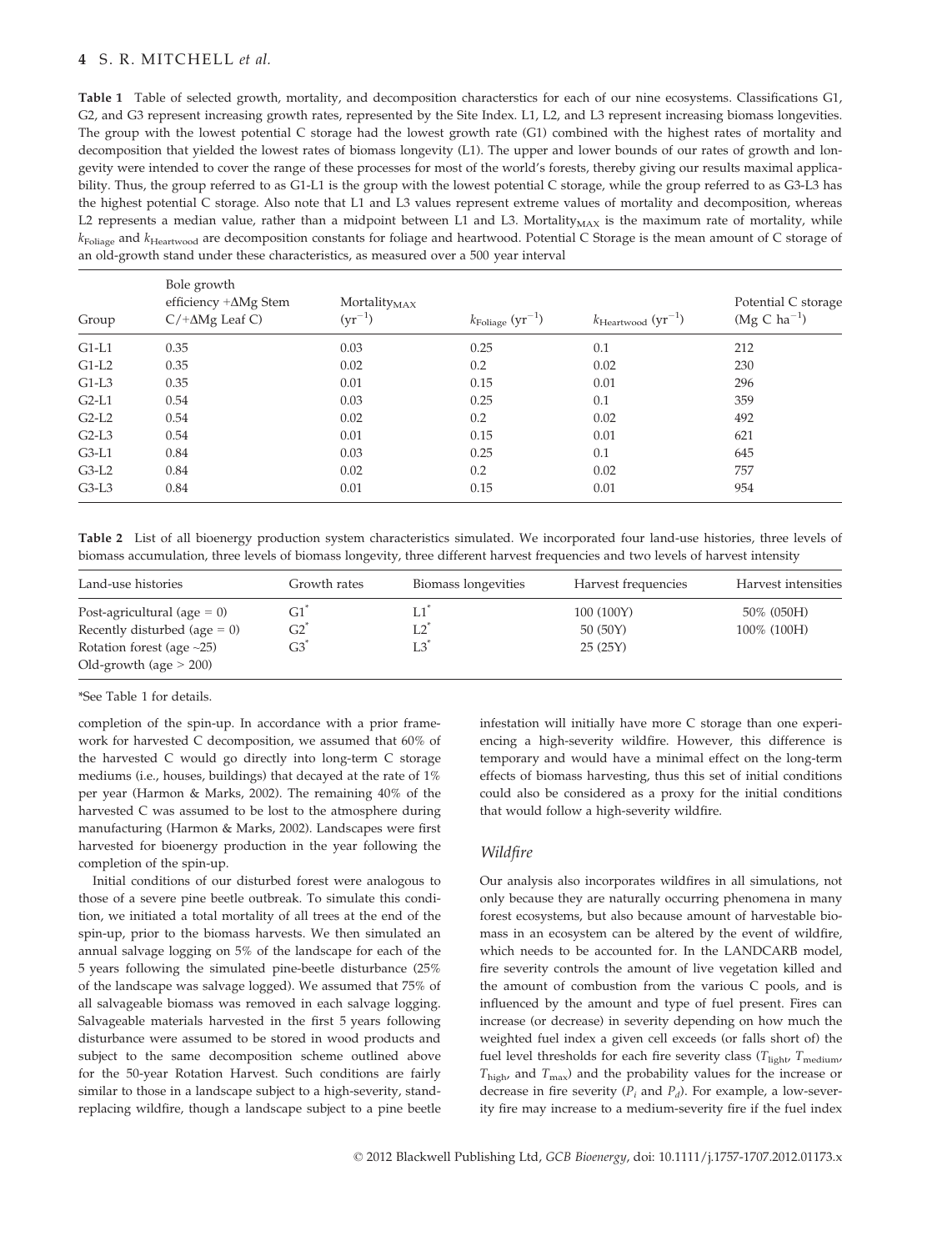sufficiently exceeds the threshold for a medium-severity fire. Fuel level thresholds were set by monitoring fuel levels in a large series of simulation runs where fires were set at very short intervals to see how low fuel levels needed to be to create a significant decrease in expected fire severity.

The fire regime for low-growth forests (G1) is characterized by a low-severity, high frequency fire regime, with a mean fire return interval (MFRI) of 16 years (Bork, 1985), similar to the fire regime in a Ponderosa pine forest, also a low-growth rate forest. Fire regimes for the medium and high-growth forests (G2, G3) consisted of high-severity, low frequency (MFRI = 250 years) fire regimes, similar to that of a Douglas-fir or Sitka spruce forest (Cissel et al., 1999). We generated exponential random variables to assign the years of fire occurrence (Van Wagner, 1978) based on literature estimates (Bork, 1985) for mean fire return intervals (MFRI) for each ecosystem. The cumulative distribution for our negative exponential function is given in Eqn  $(1)$  where X is a continuous random variable defined for all possible numbers  $x$  in the probability function  $P$ and  $\lambda$  represents the inverse of the expected time for a fire return interval given in Eqn (2).

$$
P\{X \le x\} = \int\limits_{0}^{x} \lambda e^{-\lambda x} \mathrm{d}x \tag{1}
$$

where

$$
E[X] = \frac{1}{\lambda} \tag{2}
$$

Fire severities in each year generated by this function are cell-specific, as each cell is assigned a weighted fuel index calculated from fuel accumulation within that cell and the respective flammability of each fuel component, the latter of which is derived from estimates of wildfire-caused biomass consumption.

#### Bioenergy conversion factors

Previous studies on the mitigation potential of bioenergy have yielded conflicting conclusions about the potential for bioenergy production from woody biomass (Schlamadinger & Marland, 1996a,b,c; Marland & Schlamadinger, 1997; Marland et al., 2007; Walker et al., 2010). Differences in these conclusions are due, in part, to the different assumptions regarding the efficiency of bioenergy utilization. Energy is required for transporting biomass and powering bioenergy conversion facilities, and some is lost due to inefficiencies in the conversion process (Hamelinck et al., 2005; Walker et al., 2010). Thus, it is difficult to provide a one-size-fits-all estimate of bioenergy conversion efficiency. Rather than using one value, we will evaluate a range of bioenergy conversion efficiencies, ranging from 0.2 to 0.8, to ascertain the sensitivity of C offsetting schemes to the range in variability in the energy conversion process. We estimate the average bioenergy conversion factor for woody biomass ( $\eta_{biomass}$ ) to be 0.51, meaning that harvesting 1 Mg of biomass C for bioenergy production will substitute for 0.51 Mg fossil fuel C since less energy per unit C emissions is obtainable from biomass compared to fossil fuel. Calculations for this conversion factor  $(\eta_{biomass})$  are in the Supporting Information. A conversion factor of 0.8 represents a highly efficient utilization of bioenergy, though such a conversion efficiency is likely not realistic. Conversely, a conversion factor of 0.2 represents a highly inefficient method of energy utilization, though some bioenergy facilities and conversion processes do operate at this low level of efficiency (Walker et al., 2010).

We ran our analysis across 252 distinct scenarios, as we had nine distinct ecosystems (based on three levels of forest growth for three levels of biomass longevity), four initial types of initial landscape conditions, and seven treatment groups (one control, plus three treatment frequencies applied at two levels of intensity). Output from the 252 distinct modeling scenarios was analyzed using seven different bioenergy conversion factors, meaning that our analysis had 1764 combinations of ecosystem properties, initial landscape conditions, harvest frequencies, and bioenergy conversion factors. Our analysis quantifies the degree to which the harvesting and utilization of forest-derived bioenergy alters the landscape-level C storage and bioenergy production in order to calculate (1) the time required for the C mitigation benefits accrued by forests managed for bioenergy production to repay the C Debt incurred from the harvest, and (2) the time required for the C mitigation benefits accrued by forests managed for bioenergy production to achieve C Sequestration Parity, the point at which the sum of forest C storage and bioenergy C substitution equals or exceeds the C mitigation benefits of a comparable forest that remained unharvested.

# Results

#### Times required for repayment of the carbon debts

Most Post-Agricultural landscapes repaid their C debts within 1 year because their initial live C storages were low to begin with and did not require any waiting period for the repayment of their C Debt (Fig. 2). Thus, by undergoing a conversion from a Post-Agricultural landscape to a bioenergy production landscape, there was a repayment of the C Debt as well as an increase in landscape C storage. Similarly, Rotation Harvest landscapes harvested for bioenergy production every 100 years increased their C storage, as they were previously harvested at a frequency of 50 years. Most of the Rotation Harvest landscapes repaid their C Debt in a year due to their initially low live C storage, as their average stand age is ~25 years. However, some of these landscapes that were clear-cut every 50 or 25 years required much longer to repay their C Debt. Harvesting with greater frequency and intensity lowers C storage and prolongs the time needed for repayment of the C Debt; clear-cut harvests performed on Rotation Harvest landscapes every 25 years required 100 to over 1000 years to repay their C Debt. Once a landscape requires several years to repay its C Debt, it may then exhibit sensitivity to the bioenergy conversion efficiencies used to calculate rate at which it can substitute for C emissions from fossil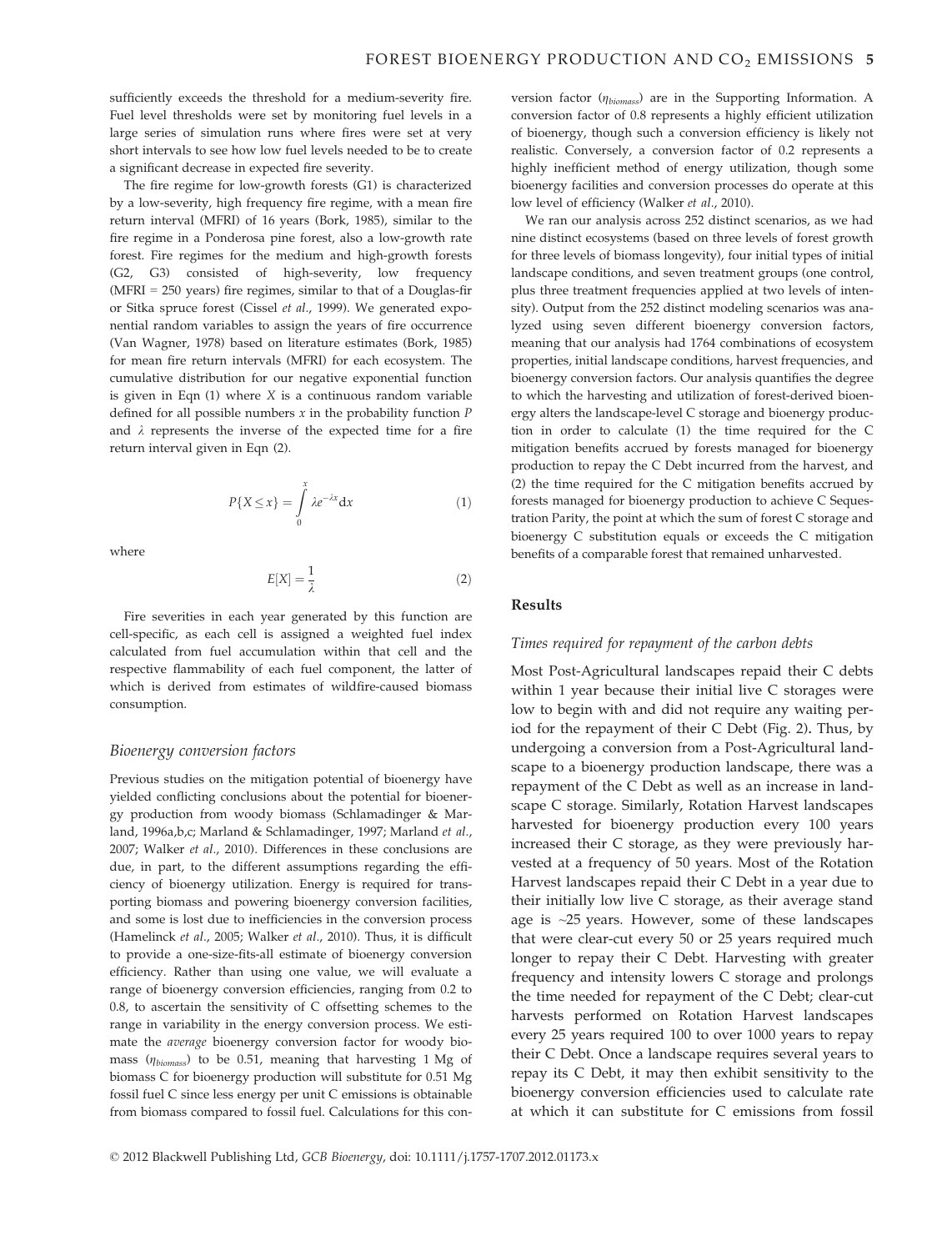

Fig. 2 Comparisons of the time required for a repayment of the C Debt Repayment among three of our nine ecosystem types, each with six biomass harvesting regimes and four land-use histories. Note that times are represented on a log scale. Different harvesting regimes are indicated on the x-axis, with 50% and 100% harvesting intensity represented as 50H and 100H, respectively. Harvest frequencies of 25, 50, and 100 years are represented as 25Y, 50Y, and 100Y.

fuels. Recently Disturbed landscapes required more time for a repayment of the C Debt and were much more sensitive to harvest frequency, harvest intensity, and bioenergy conversion efficiencies (Fig. 2). Following disturbance, these landscapes can store high amounts of dead C that can persist for decades. Due to low net primary production following disturbance, recovery to pre-disturbance levels of C storage can take many years, ranging from 20 to over 1000 years. Old-growth landscapes usually took the longest amount of time to repay their C debts because their initial C storages were so high, ranging from 19 to over 1000 years.

## Times required to reach carbon sequestration parity

The amounts of time required for C Sequestration Parity were usually longer than the amounts of time required for a repayment of the C debt. In general, Old-Growth landscapes achieved C Sequestration Parity at a faster rate than other categories of land-use history since they have more initial biomass available for bioenergy production (Fig. 3). Recently Disturbed landscapes were the second fastest, followed by Rotation Harvest landscapes, though differences between these two categories of land-use history are relatively minor. Post-Agricultural landscapes took longer than the other categories of land-use history, due to of a lack of initial biomass available to harvest for bioenergy production.

Times required to reach C Sequestration Parity were longest for the low-productivity ecosystems and shortest for the high-productivity ecosystems (Fig. 3), indicating that high productivity ecosystems were able to more quickly recoup their substantial reductions in C storage compared to the rates at which low-productivity ecosystems were able to recoup their considerably smaller reductions in C storage. Within each respective grouping of ecosystem productivity (G1, G2, G3), there were significant effects of different biomass longevities (L1, L2, L3) on the amount of time required for C Sequestration Parity. Increased biomass longevity (i.e., lower rates of mortality and decomposition) increased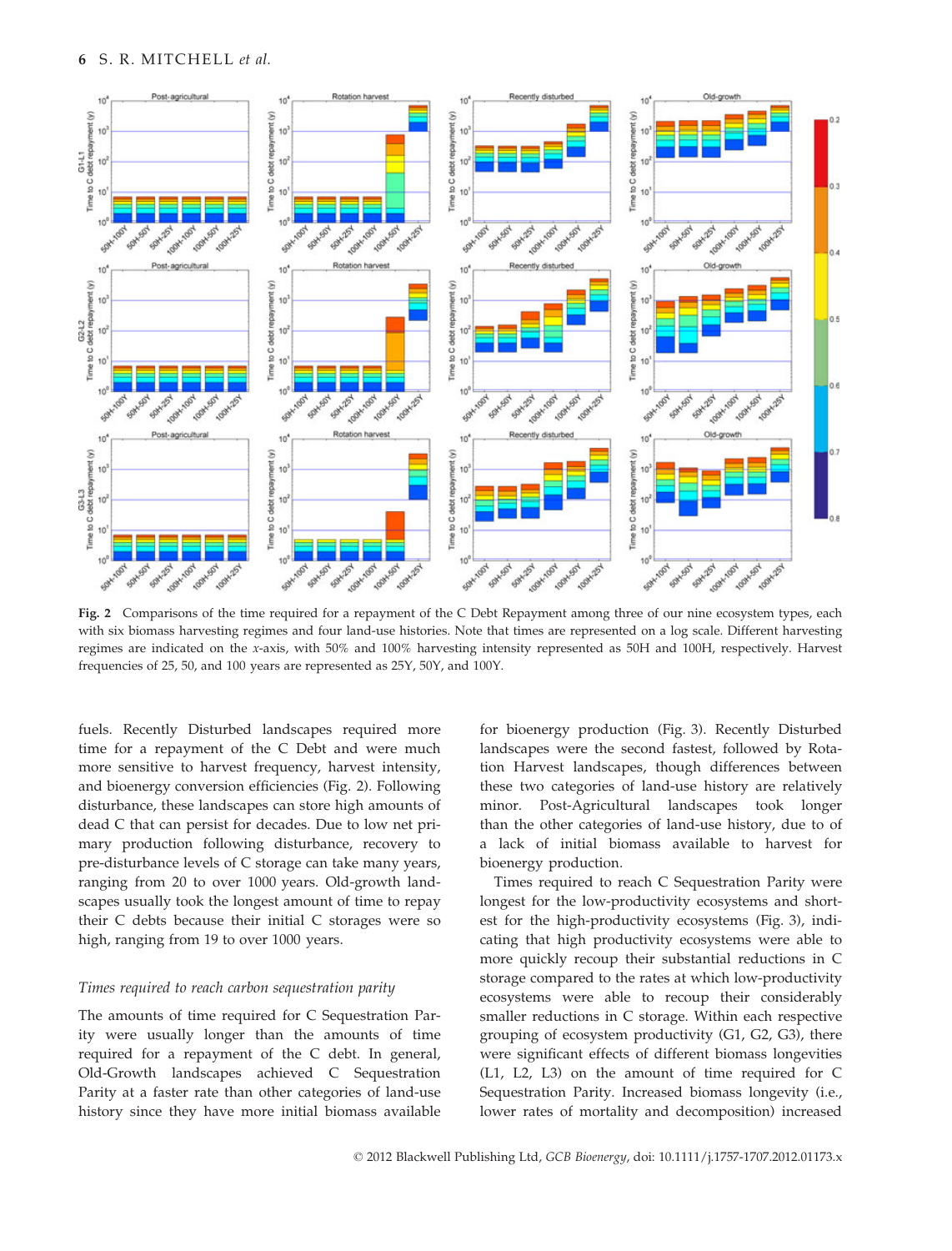

Fig. 3 Comparisons of the time required for a repayment of the C Sequestration Parity among three of our nine ecosystem types, each with six biomass harvesting regimes and four land-use histories. Note that times are represented on a log scale. Different harvesting regimes are indicated on the x-axis, with 50% and 100% harvesting intensity represented as 50H and 100H, respectively. Harvest frequencies of 25, 50, and 100 years are represented as 25Y, 50Y, and 100Y.

the times required to reach C Sequestration Parity, a trend which was consistent across all three rates of ecosystem productivity.

Regardless of land-use history and ecosystem characteristics, most scenarios required well over 100 years to reach C Sequestration Parity. Simulations with total harvests performed every 25 years often required more than 1000 years for C Sequestration Parity. Some scenarios achieved C Sequestration Parity in < 50 years, but most of these were scenarios with relatively high bioenergy conversion efficiencies. Harvests performed at lower frequency (50, 100 years) and intensity (50% harvest) required less time; partial harvests (50% harvest) performed every 25 years appeared to reach C Sequestration Parity more rapidly than any other management regime. Harvesting frequency and intensity appeared to affect all ecosystems similarly. Without exception, performing a clear-cut every 25 years resulted in the greatest reduction in C storage and required the longest periods to achieve C Sequestration Parity, suggesting that attempts to generate bioenergy from forests would be most effective in substituting for

fossil fuels when managed for moderate amounts of production over a long time scale.

## Discussion

Delays in the time required for a net benefit of a substitution of bioenergy for fossil fuels are caused by two factors. First, harvesting materials for bioenergy increases the C losses from the forest over the losses caused by mortality and decomposition, thus, increasing the amount of biomass harvest for bioenergy production will increase the C Debt. Second, since there is less potential energy per unit of C emissions in biomass energy compared to fossil fuels, substituting biomass for fossil fuels does not result in a 1 : 1 substitution of energy per unit of C emission. Consequently, ecosystems that are capable of quickly repaying their C Debts were those that had little C storage to begin with.

Our simulations demonstrated that initial landscape conditions and land-use history were fundamental in determining the amount of time required for forests to repay the C Debt incurred from bioenergy production.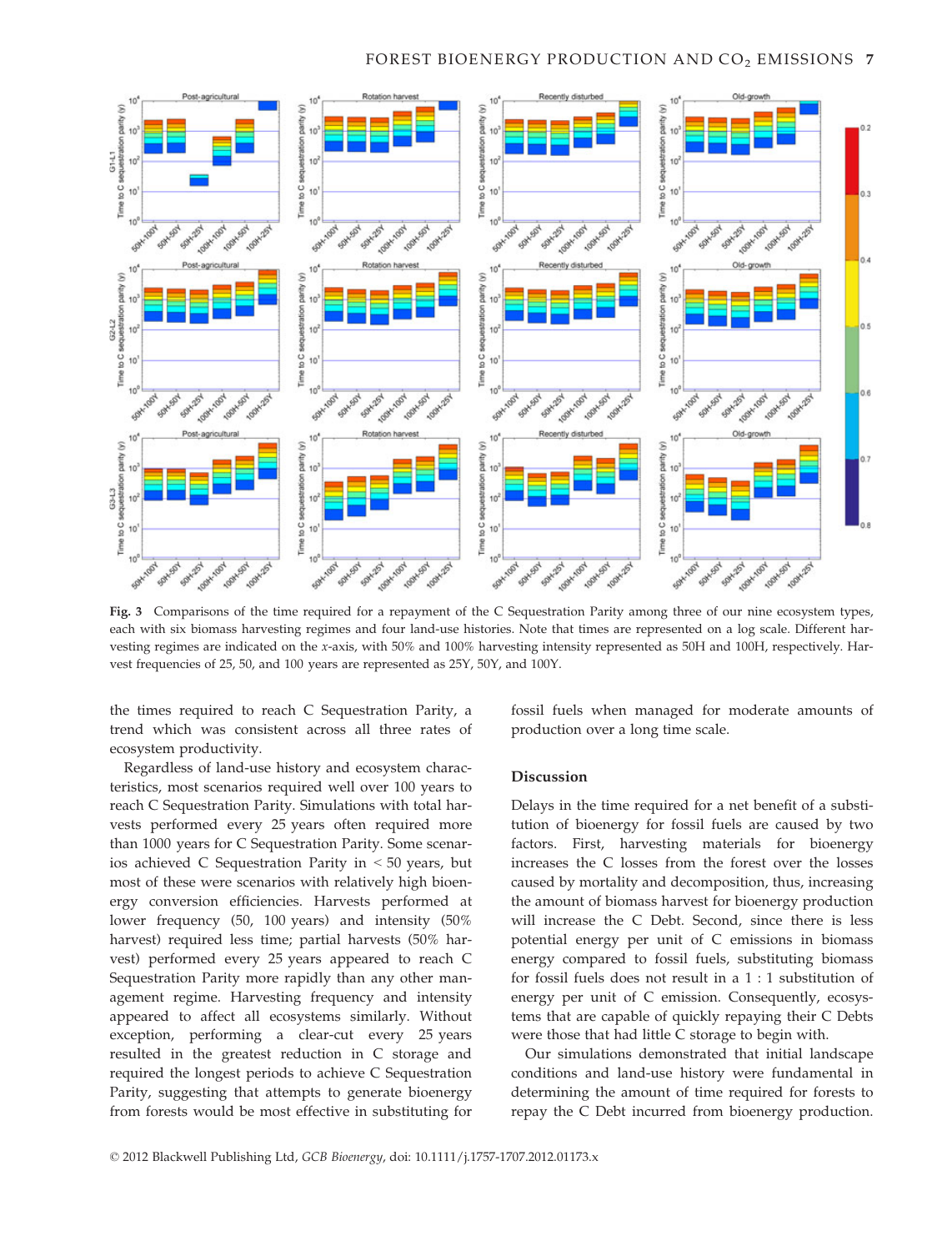While Recently Disturbed and Old-Growth landscapes required considerable time to repay their C Debts, Post-Agricultural and Rotation Harvest landscapes were capable of repaying their C Debt in relatively short time periods, often within 1 year. However, a quick repayment of the C Debt and an increase in C storage does not imply a high degree of bioenergy production; it merely indicates that more C is being stored in a bioenergy production system. Post-Agricultural landscapes undergoing afforestation have minimal initial C storage, and managing them for an appreciable yield of bioenergy production would require a considerable waiting period. Furthermore, the conversion of an agricultural field to a forest could have short-term climatic warming effects while the afforesting landscape is in the early stages of succession, since a decrease in landscape albedo resulting from afforestation could yield climatic warming effects that would overshadow any climatic cooling effects associated with an uptake of atmospheric  $CO<sub>2</sub>$  (Jackson *et al.*, 2008; Anderson *et al.*, 2011), as the latter would be relatively small during the early stages of forest succession. By contrast, a Rotation Harvest system would not undergo a significant change in albedo during a transition to a landscape managed for bioenergy production. However, Rotation Harvests have a much different legacy than a Post-Agricultural landscape, since a history of harvesting on the landscape implies that there is additional wood being stored in wood products which are slowly decomposing (see Methods). Consequently, the ongoing decomposition of previously harvested materials lowers terrestrial C storage.

The times required for Old-Growth landscapes to repay C Debt were similar to the times required for them to achieve C Sequestration Parity, since the initial C storage of an old-growth landscape is at or near the level of C that could be stored in the landscape if it were to remain unharvested. Consequently, Old-Growth landscapes required long periods of bioenergy production to achieve C Debt Repayment and C Sequestration Parity. For the three other land-use histories, reaching the point of C Sequestration Parity requires much more time than a repayment of C Debt. Trends were quite consistent among the Recently Disturbed, Rotation Harvest, and Old-Growth landscapes and most simulations required at least 100 years to reach C Sequestration Parity (Fig. 3).

Times required for C Sequestration Parity were longest for the low-productivity ecosystems and shortest for the high-productivity ecosystems. Similarly, the effects of biomass longevity were quite consistent among the Recently Disturbed, Rotation Harvest, and Old-Growth landscapes (Fig. 3). Within each respective grouping of ecosystem productivity (G1, G2, G3), there were significant effects of different biomass lon-

gevity rates (L1, L2, L3) on the amount of time required to reach a point of C Sequestration Parity. Higher rates of biomass longevity (i.e., lower rates of mortality and decomposition) resulted in longer times required for C Sequestration Parity, a trend which was consistent across all three rates of ecosystem productivity (Fig. 3). Such a result may seem counterintuitive at first, but the net effect of lowering mortality and decomposition rates is that potential C storage is increased. Since ecosystems with lower mortality and slower decomposition have higher potential C storage, more bioenergy substitutions must be produced to exceed the amount of C stored in a forest that is allowed to grow without harvest. Annual biomass harvest varied little among our different levels of longevity. Therefore, higher rates of biomass longevity raised the target for C Sequestration Parity without resulting in a comparable increase of bioenergy production. We note that biomass longevity is largely a function of the environmental factors that control rates of biomass decomposition, such as temperature and moisture, and is governed by catastrophic disturbances to a lesser degree. Our simulations reiterate previous findings (Mitchell et al., 2009; Campbell et al., 2012) about the limited impact that wildfires have on biomass longevity; wildfires may temporarily lower the C storage of the landscape but most of the losses that occur are among unharvestable components of the forest, such as leaf litter and fine woody debris. Most of the harvestable biomass remains unconsumed even by highseverity wildfires and can either be salvage harvested shortly thereafter or persist on the landscape for decades (Mitchell et al., 2009; Campbell et al., 2012).

However, C storage is not the only way that vegetation affects climate, as different levels of surface reflectance (albedo) and evapotranspiration result in different levels of heat absorbance in the terrestrial biosphere (Jackson et al., 2008; Anderson et al., 2011). Utilizing degraded agricultural lands for the production of bioenergy via non-woody plant species (i.e., switchcane, switchgrass, etc.) could both reduce heat absorbance in the terrestrial biosphere and produce bioenergy to serve as a substitute for fossil fuels. A recent study by Beringer et al. (2011) estimated that, by 2050, the cultivation of bioenergy crops on degraded agricultural land could produce  $26-116$  EJ yr<sup>-1</sup>,  $3-12\%$  of projected global energy demand. Additional energy may be obtained from secondary sources, such as residues from agriculture and forestry, municipal solid waste, and animal manures, and the combined production potential could potentially be around 100 EJ  $yr^{-1}$  by then (Ifeu, 2007; Iea, 2009; Wbgu, 2009; Haberl et al., 2010), thereby generating an additional 10% of projected global energy demand (13–22% total). However, it is unclear what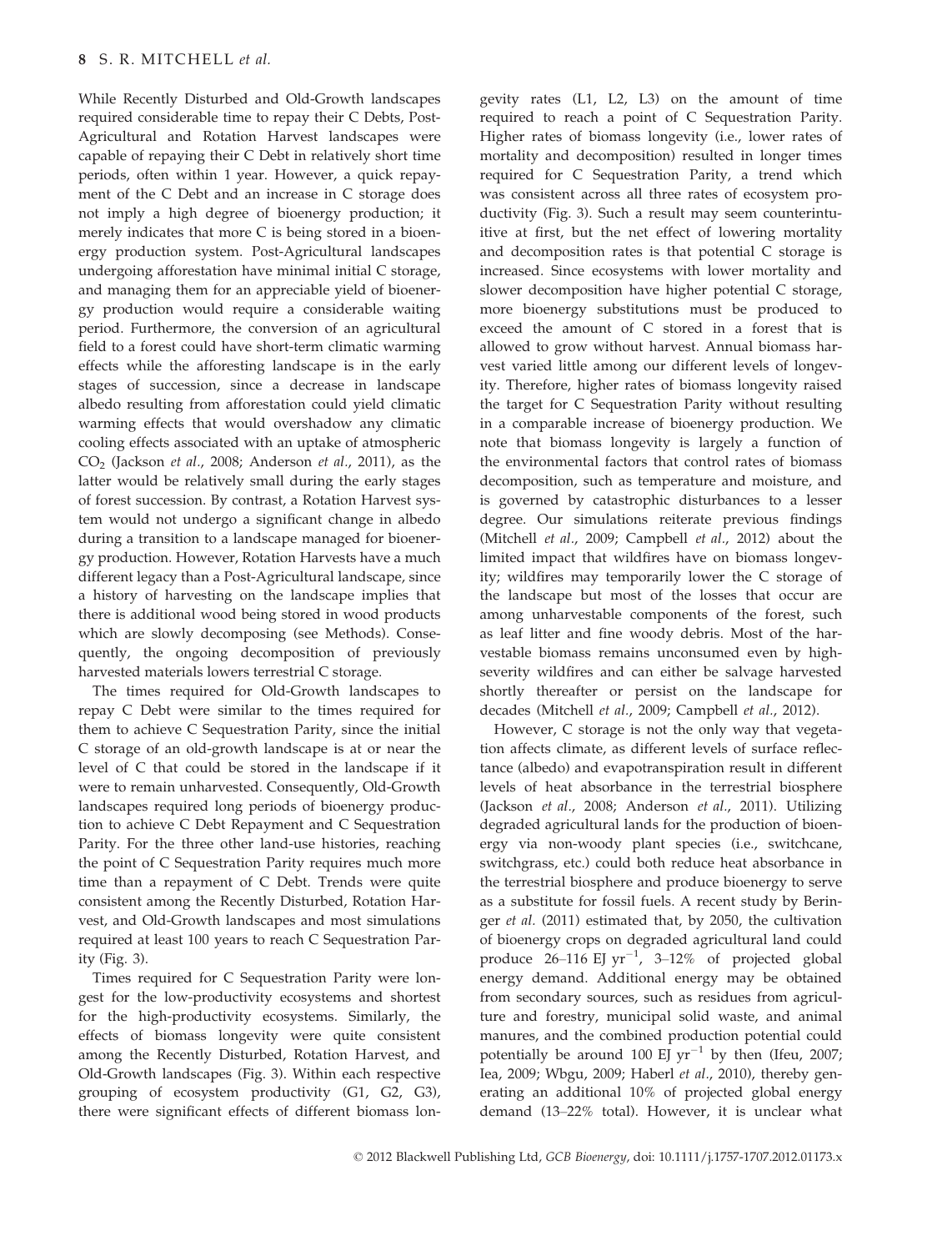proportion of degraded agricultural lands would be better utilized for climate change mitigation via reforestation, rather than by non-woody bioenergy production. Non-woody bioenergy crops would need a sufficiently high surface reflectance if their climate change mitigation benefits were to exceed the mitigation benefits of afforestation, but the studies conducted on this topic have yielded conflicting results. Some studies have suggested that land cover types with high albedos could yield a greater cooling to the atmosphere than temperate forests (Diffenbaugh & Sloan, 2002; Oleson et al., 2004; Bala et al., 2007) while other studies have shown the opposite (DeFries et al., 2002; Jackson et al., 2005; Juang et al., 2007), indicating that further research on these tradeoffs is needed.

Further research is also needed to ascertain the potential conversion efficiencies of woody biomass. Our findings indicate that an accounting of the C emissions that are necessary for the harvest, transport, and firing of woody biomass must be performed if forest bioenergy is to be utilized without adding to atmospheric  $CO<sub>2</sub>$  concentrations in the near-term. Many of our combinations of forest productivity, biomass longevity and harvesting regimes required more than 100 years to achieve C Sequestration Parity, even when the bioenergy conversion factor was set at near maximal level. A consideration of stand characteristics and land-use history may also prove to be imperative for any bioenergy production system to be effective. Competing land-use objectives make it highly unlikely that forests will be managed purely for C mitigation efforts, and many of the current management objectives within existing forests will undoubtedly prevent them from reaching their full C storage potential. Achieving the maximal C mitigation potential of what remains becomes all the more imperative, as mean global temperatures, sea-level rise, or the melting of ice sheets may continue long after any future stabilization of atmospheric  $CO<sub>2</sub>$  and other greenhouse gases (Jones et al., 2009). Managing forests for maximal C storage can yield appreciable, and highly predictable, C mitigation benefits within the coming century, while managing forests for bioenergy production will require careful consideration if they are to provide a C neutral source of energy without yielding a net release of C to the atmosphere in the process.

## Acknowledgements

We thank Frank Schnekenburger for his programming expertise. Research was funded by a NASA New Investigator Program grant to K. E. B. O'Connell (NN604GR436), the H. J. Andrews LTER (DEB-0218088), and the Kay and Ward Richardson Endowment.

#### References

- Anderson R, Canadell J, Randerson J, Jackson R (2011) Biophysical considerations in forestry for climate protection. Frontiers in Ecology and the Environment, 9, 174–182.
- Bala G, Caldeira K, Wickett M, Phillips TJ, Lobell DB, Delire C, Mirin A. (2007) Combined climate and carbon-cycle effects of large-scale deforestation(pg 6550). Proceedings of the National Academy of Sciences of the United States of America, 104, 9911–9911.
- Beringer TIM, Lucht W, Schaphoff S (2011) Bioenergy production potential of global biomass plantations under environmental and agricultural constraints. GCB Bioenergy, 3, 299–312.
- Bork J (1985) Fire History in Three Vegetation Types on the East Side of the Oregon Cascades. Ph.D. Dissertation. Oregon State University, Corvallis, OR.
- Boundy B, David SC, Wright LL, Badger PC, Perlack R (2011) Biomass Energy Data Book. Oak Ridge National Laboratory, Oak Ridge, TN. Available at: cta.ornl.gov/ bedb (accessed 30 April 2011).
- Buford M, Neary D (2010) Sustainable biofuels from forests: meeting the challenge. Biofuels and Sustainability Reports, Ecological Society of America. Avaliable at: http://www.esa.org/biofuelsreports (accessed 30 April 2011).
- Campbell JL, Harmon ME, Mitchell SR (2012) Can fuel reduction treatments really increase forest carbon storage in the western US by reducing future fire emissions? Frontiers in Ecology and the Environment, 10, 83–90.
- Canadell JG, Raupach MR (2008) Managing forests for climate change mitigation. Science, 320, 1456–1457.
- Cissel JH, Swanson FJ, Weisberg PJ (1999) Landscape management using historical fire regimes: Blue River, Oregon. Ecological Applications, 9, 1217–1231.
- DeFries RS, Bounoua L, Collatz GJ (2002) Human modification of the landscape and surface climate in the next fifty years. Global Change Biology, 8, 438–458.
- Diffenbaugh NS, Sloan LC (2002) Global climate sensitivity to land surface change: the Mid Holocene revisited. Geophysical Research Letters, 29, 1-4.
- Fao Wood Energy. Available at: http://www.fao.org/forestry/databases/29420/en/ (accessed 10 September 2011).
- Fargione J, Hill J, Tilman D, Polasky S, Hawthorne P (2008) Land Clearing and the Biofuel Carbon Debt. Science, 319, 1235–1238.
- Field CB, Campbell JE, Lobell DB (2008) Biomass energy: the scale of the potential resource. Trends in Ecology & Evolution, 23, 65–72.
- Haberl H, Beringer T, Bhattacharya SC, Erb K-H, Hoogwijk M (2010) The global technical potential of bio-energy in 2050 considering sustainability constraints. Current Opinion in Environmental Sustainability, 2, 394–403.
- Hamelinck CN, Suurs RaA, Faaij APC (2005) International bioenergy transport costs and energy balance. Biomass and Bioenergy, 29, 114–134.
- Harmon ME. (2012) The Forest Sector Carbon Calculator. Available at: http://landcarb. forestry.oregonstate.edu/default.aspx (accessed 30 April 2011).
- Harmon ME, Marks B (2002) Effects of silvicultural practices on carbon stores in Douglas-fir-western hemlock forests in the Pacific Northwest, USA: results from a simulation model. Canadian Journal of Forest Research-Revue Canadienne De Recherche Forestiere, 32, 863–877.
- Harmon ME, Ferrell WK, Franklin JF (1990) Effects on carbon storage of conversion of old-growth forests to young forests. Science, 247, 699–702.
- Harmon ME, Fasth B, Sexton J (2005) Bole decomposition rates of seventeen tree species in Western U.S.A. H.J. Andrews LTER Web Report
- House JI, Prentice IC, Le Quere C (2002) Maximum impacts of future reforestation or deforestation on atmospheric CO2. Global Change Biology, 8, 1047–1052.
- Hudiburg TW, Law BE, Wirth C, Luyssaert S. (2011) Regional carbon dioxide implications of forest bioenergy production. Nature Climate Change, 1, 419–423 advance online publication.
- Iea (2009) Bioenergy A Sustainable and Reliable Energy Source. IEA Bioenergy. Available at: http://www.ieabioenergy.com/LibItem.aspx?id=6479 (accessed 12 March 2012).
- Ifeu (2007) Biomass as a Resource for the Chemical Industry. IFEU, Heidelberg.
- Jackson RB, Jobbagy EG, Avissar R et al. (2005) Trading water for carbon with biological sequestration. Science, 310, 1944–1947.
- Jackson RB, Randerson JT, Canadell JG et al. (2008) Protecting climate with forests. Environmental Research Letters, 3.
- Jones C, Lowe J, Liddicoat S, Betts R (2009) Committed terrestrial ecosystem changes due to climate change. Nature Geoscience, 2, 484–487.
- Juang JY, Katul G, Siqueira M, Stoy P, Novick K (2007) Separating the effects of albedo from eco-physiological changes on surface temperature along a successional chronosequence in the southeastern United States. Geophysical Research Letters, 34.